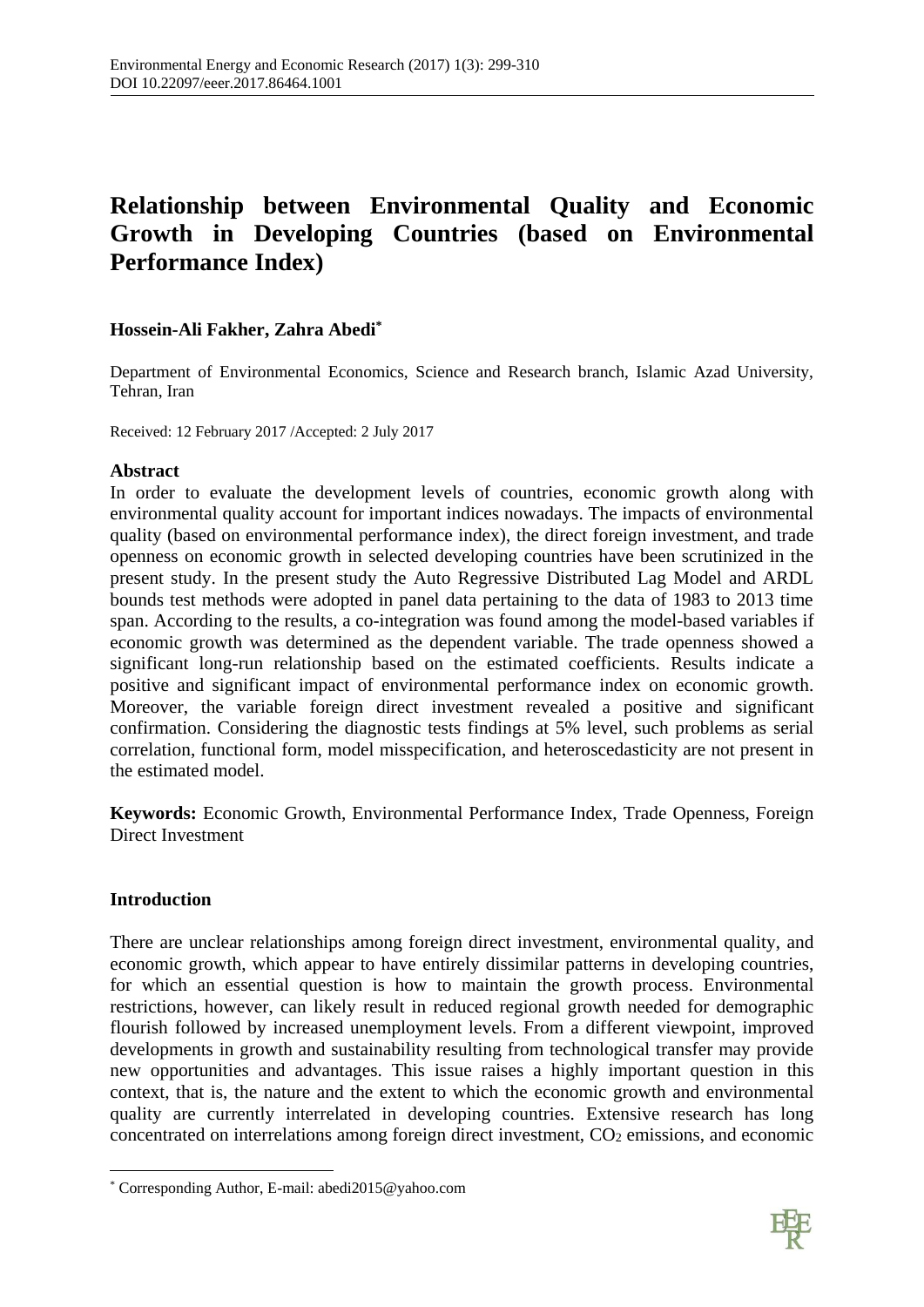growth at different countries. The relevant earlier studies can generally be classified into two lines, though; most of practical proofs will continue to be debatable and obscure. The credibility of Environmental Kuznets Curve (EKC) hypothesis is the first to be addressed, in which an inverted-U curve is premised to fit the relationship between economic growth and the environment (Omri et al. 2015). This means that the development of a country exacerbates environmental degradation levels, but it lessens up on attaining a certain level of average revenue. The hypothesis, without any policy interference, is a key to forth coming environmental problems as it predicts economic growth. Grossman and Krueger (1991) initially recommended and confirmed the hypothesis. Later on, it was extensively revised through various data sets and econometric approaches applied by huge research efforts. Contrarily, it was later announced that increased levels of  $CO<sub>2</sub>$  emissions are not essentially granted by elevated amounts of domestic income (Friedl and Getzner, 2003; Managi and Jena, 2008). Most recently, a conclusion was drawn by Omri et al.  $(2014)$  stating that  $CO<sub>2</sub>$ emissions have a unidirectional and positive interconnection with economic growth, which extends from CO2 emissions to GDP per capita. Likewise, Omri (2013) suggested a two-way causality between economic growth and CO<sup>2</sup> emissions. Holtz-Eakin et al. (2003), on the other hand, discovered a monotonic ascending curve; Christopher and Douglason (2011) showed while an N-shaped curve. The economic growth and environmental pollutants are, however, not significantly related as noted by Richmond and Kaufmann (2006), and Rawshan, Kazi, Sharifah, Syed and Mokhtar (2014). An association between foreign direct investment and CO<sub>2</sub> emissions is the emphasis of second pattern. There are very scarce published data on the connection between foreign direct investment and CO<sub>2</sub> emissions. Such a relationship has been pointed out in the literature. For instance, foreign direct investment has been described to be a significant factor affecting pollutants (Acharyya, 2009; Zhang, 2011; Lau Chong and Eng, 2014).

The paper continues with the following structure. Both hypothetical and realistic literature review have been presented in Section 2. The data used are defined in Section 3, and a practical analysis of the findings as well as the technique estimates are given in Section 4. A conclusion is provided in Section 5.

#### **A theoretical and empirical literature review**

A literature review is presented here in three subsets: 1) Environmental quality and economic growth, 2) Foreign direct investment and economic growth, and 3) Trade openness and economic growth. The subsets are discussed below, respectively.

### *Environmental quality and economic growth*

The relationship between economic growth and environmental degradation conform an inverted-U shape, which pertains to the EKC. In recent years, economists have shown a great interest to the environmental effects of economic growth. A specific issue that has prompted a considerable debate and a substantial scientific data on the pollution–income growth relationship in the last decade is the environment-associated economic growth/development, which has grown recently. There is a consensus among all related investigations on the fact that the initial point of economic development/growth will degrade environmental quality, but it will recover subsequently along with economy development. Otherwise stated, the initial stage of development will expedite environmental pressure in relation to increasing income and, when income levels rise, the pressure decelerates compared to GDP increment. The EKC explains a systematic association between changes in earnings and environmental quality.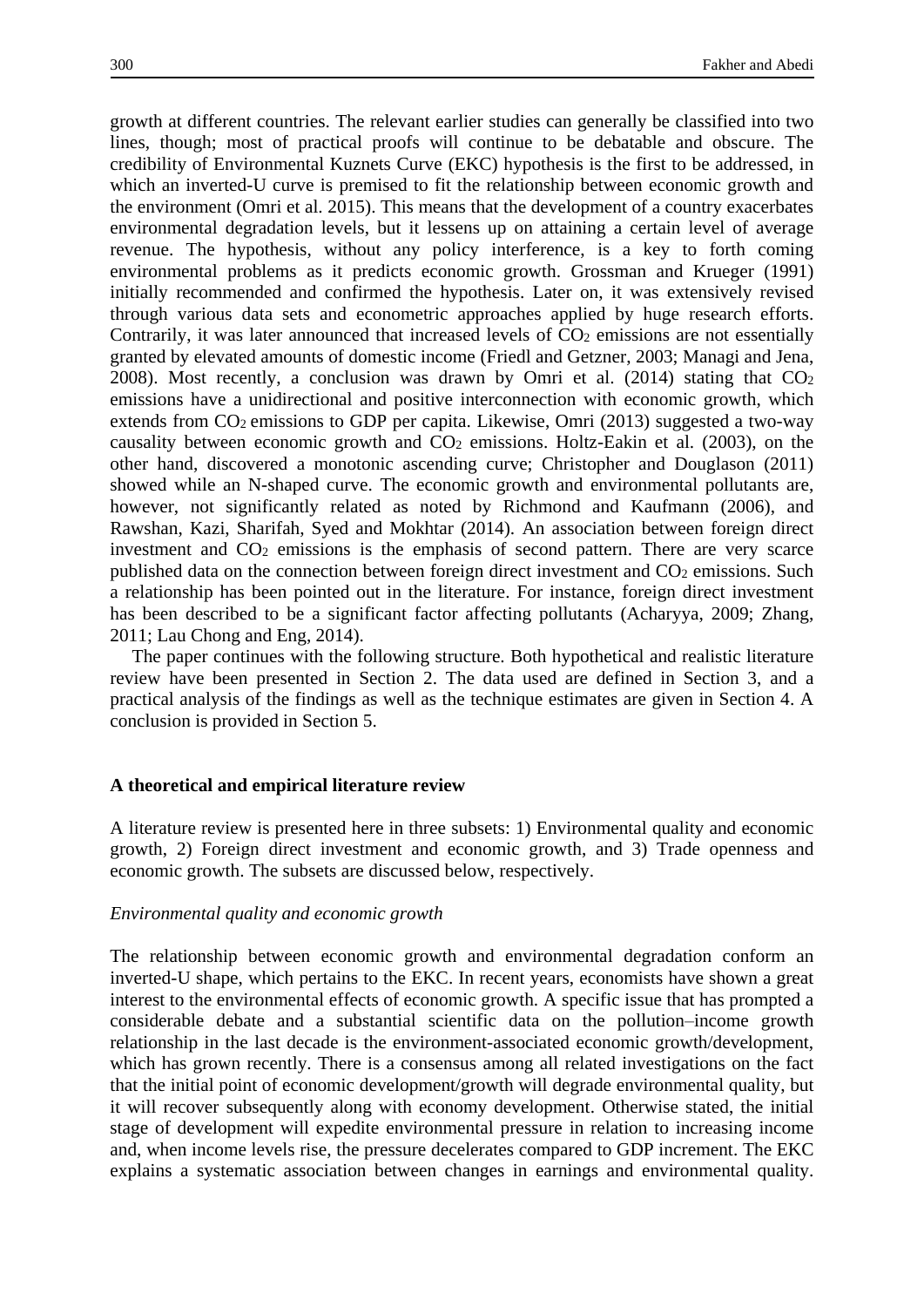There is an instinctive attraction behind the rationality of EKC relation. An increase in material output with a high prioritization at the initial phase of industrialization leads to a swift progression of pollution, which raises more interests in people towards jobs and income compared to unpolluted air and water (Dasgupta et al. 2002). An unavoidable increased consumption of natural resources and pollutant emissions resulting from the fast pollution growth can in turn intensify environmental burden. Rising incomes at the subsequent phase of industrialization will result in more value for the environment by people, enhanced effectiveness in governing foundations, and reduced pollution levels. As a result, a distinct relationship is postulated between economic activity levels and environmental pressure in EKC hypothesis (Grossman and Krueger, 1991; Shafik, 1994; Aldy, 2005; Song et al. 2008; Iwata et al. 2009).

## *Foreign direct investment and economic growth*

Economic growth may be affected both directly and indirectly by foreign direct investment. Foreign investment directly influences increases in production, employment, added value, and export, which in turn directly raise GDP. The individual's income, for example, is raised by employment and the elevated revenue is directly estimated in GDP. The added value and export have similar processes. GDP, on the other hand, will rise indirectly as a result of foreign investment, including technology transfer, licensed knowledge and techniques, simulation, and job training. Factors that indirectly increase GDP in economic growth include externalities, technology spillover, human capital formation, efficiency, and productivity (Chakraborty, 2001; Borensztein and Lee, 1998). It is expected that products to be delivered with improved quality and lesser costs as a result of improvements in domestic production technology, leading to increased national production and per capita output. To put it differently, the spillover to domestic enterprises renders technology to be a promising basis for productivity benefits. The difference in human capital at various countries has been demonstrated to have an impact on technology capture, ultimately affecting economic growth (Borensztein et al. 1998). The neoclassical economics believes that the only GDP per capita, and not economic growth, is influenced by foreign direct investment, implying that economic growth is not a long-term promoter of foreign direct investment. The modern theory of economic growth, however, deduces that both per capita production and economic growth are under the influence of foreign direct investment (De Mello, 1997).

According to a number of theories, economic growth results from foreign direct investment via such determinants as technology conveyance and spillover as well as productivity elevation, though, contrasting viewpoints have been raised by other theories. Foreign direct investment is predicted by subsequent theories to be damaging to resource apportionment when an established trade is present and price and other finances are disturbed leading to decreased economic growth (Boyd and Smith, 1992). Developing countries often exhibit such a status, where the major problem to be probably a fragile economic configuration such as in appropriate infrastructures, faint human capital, outdated and obsolete technology, etc. Such a structure cannot furnish the means necessary to capture cutting-edge know-how and sciences.

## *Trade openness and economic growth*

Large body of the past three-decade hypothetical and practical literature acknowledges the association between trade openness and economic growth. Nonetheless, the researchers do not concord on the issue that if economic growth is motivated by further trade openness. As the comparative advantage, theory indicates, of two countries trading with each other, one will try to produce goods having a comparative advantage. Accordingly, that sector is boosted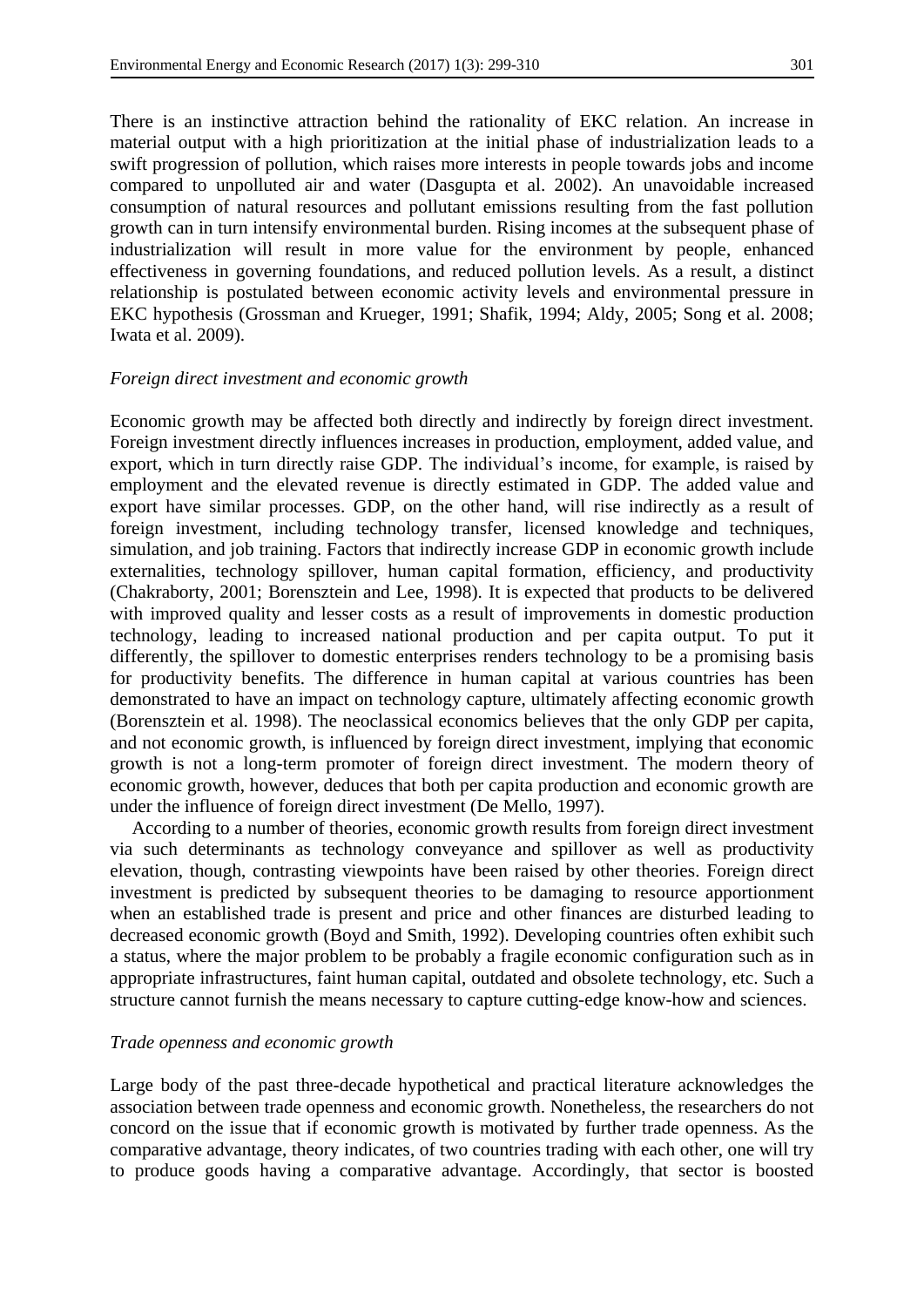whereas better investment exists and goods are produced more abundantly. This would result in rises in the sector's productivity and export leading to improvement of the economic growth. Other economists (Krueger, 1978; Bhagwati, 1978) further expanded the theory and discussed that trade openness stimulates sectors to specialize where the economic magnitude reaches to the extent that it promotes long-term efficiency and productivity. The international dissemination of progressive technologies has led to defining a positive relationship between trade liberalization and economic growth by new internal growth models (Coe and Helpman, 1995; Grossman and Helpman, 1991a; Romer, 1994). An increased ability is expected for a country having more trade openness in the use of technologies created by modern economies rendering them a faster growth as opposed to a country with low-level trade liberalization. Moreover, the simulation cost is important in the relationship between trade and growth (Edwards, 1998). When poorer countries spend lower costs for simulating innovations in comparison with those in developed economies, the former will flourish faster than the latter followed by an inclination to convergence. According to the above statements, it can be concluded that trading with global industrial countries by developing economies would result in a large achievement. Contrarily, it has been stated that economic growth may be impaired by trade openness. Almeida and Fernandes (2008) believe that such a condition occurs when sectors in a country focus on where core research and development activities are absent. It is also important to note that the goods component of trade composition can have an effect on the growth (Haussmann et al. 2007). The facilitation of directing and accommodating foreign technologies to the indigenous environment is also a factor determining international tradeborne benefits to a country (Grossman and Helpman, 1991).

## **Theoretical-empirical concept of environmental performance index**

Environmental performance index is a very important and composite index, which specifies objectives in order to reach environmental efficiency, measures present situation of each component parts of this index and evaluates how to achieve the desired goals. Environmental performance index emphasizes on two principal objectives of environment protection, including effect of decrease of the bioenvironmental pressures on the humans' health, promotion of situation of habitats and correct management of natural resources. Quantity of environmental performance index is in a range from 0 to 100 which 100 corresponds with objective and 0 is the worst state.

## **Materials and methods**

## *Data and description of variable*

The empirical model was estimated using panel data approach in the present research. The approach determines increases in degrees of freedom and enhances estimations of sizable sample attributes. Additionally, panel data approach evaluates decreased endogeneity caused by country-specific impacts, overlooked variables, conversed causality, and measurement errors. This study employed the panel data about economic growth, FDI, and trade liberalization involving the period 1983–2013. The different sources of data collection included International Monetary Fund, quarterly bulletins, etc. In order to append the local data, the authors also used several volumes of the International Financial Statistics (IFS) Yearbook released by the International Monetary Fund and the World Development Indicators (2009 edition) published online by the World Bank. The quarterly bulletins and IFS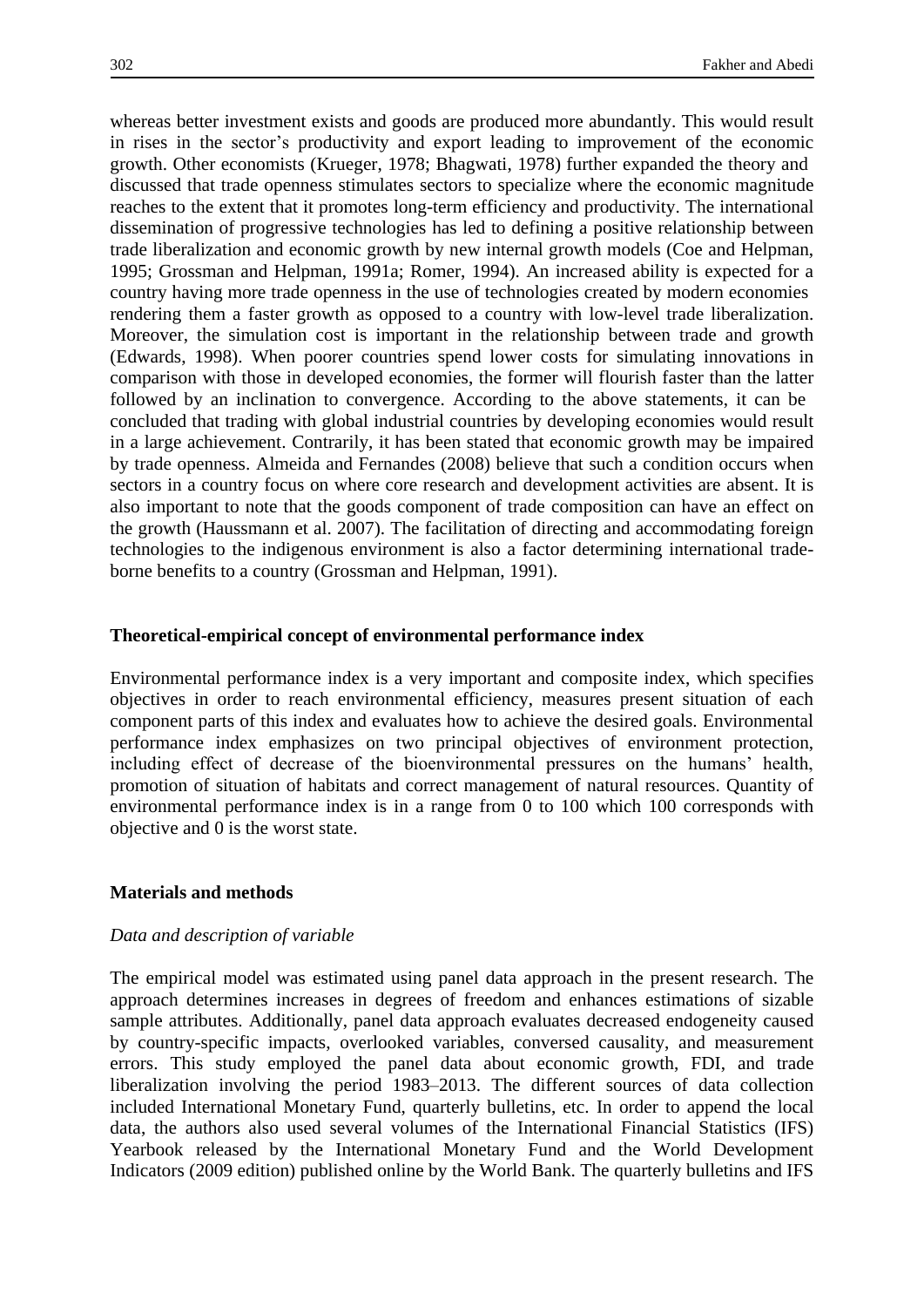Yearbook volumes were the sources of data representing labor and FDI. The Yale University (Yale Center for Environmental Law and Policy) and Columbia University (Center for International Earth Science Information Network) in association with the World Economic Forum and the Joint Research Centre of the European Commission have developed EPI. The other variables were obtained from WDI.

Table 1 shows the statistical summary of all variables. As can be seen, all the variables are presented in logarithmic form in this study.

| Variables                        | GDP      | EPI   | <b>FDI</b> | <b>Trade Openness</b> |
|----------------------------------|----------|-------|------------|-----------------------|
| Mean                             | 1396.778 | 69.43 | 2.327      | 82.456                |
| <b>Median</b>                    | 1388.380 | 60.52 | 1.824      | 85.838                |
| <b>Maximum</b>                   | 2143.840 | 90.68 | 9.542      | 125.146               |
| <b>Minimum</b>                   | 740.130  | 27.66 | 0.500      | 45.744                |
| Std. dev.                        | 427.93   | 27.93 | 1.814      | 16.192                |
| <b>Source: research findings</b> |          |       |            |                       |

**Table 1.** A summary of the variables' statistics

## *Unit roots tests*

In order to analyze the co-integration of ARDL bounds tests, the stationary properties has to be first examined followed by determining the integration variables' arrangement. For this purpose, two panel unit root tests were used developed by Levin et al. (2002) and Im et al. (2003). The tests contain the null hypothesis that a unit root is present in the panel. It, however, was presumed that the unit root process to be commonly shared by the crosssectional units (Levin et al. 2002). Another assumption, on the other hand, is that unit root process to be individually present in the cross-sectional units (Im et al. 2003). Levin et al. (2002) presented the following panel model for the unit root analysis (Nazlioglu and Soytas, 2012):

$$
\Delta y_{it} = \mu_i + \rho y_{it-1} + \sum_{j=1}^{k} \alpha_j \Delta y_{it-j} + \delta_{it} + \theta_t + \varepsilon_{it}
$$
\n(1)

Where,  $\Delta$  denotes the first difference operator,  $\mu_i$  is the unit specific fixed effects,  $\theta_t$ indicates the time effects, and k shows the lag length. The null hypothesis  $\rho = 0$  is tested for the whole  $i$ . A rejected null hypothesis implies the presence of a panel stationary process. The developed unit root test (Levin et al. 2002) has a disadvantage of lessening explanatory power when there is a trend in the series. Because of this, the analysis of Levin et al. (2002) is complemented by the test of Im et al. (2003), according to which the unit root test is determined by:

$$
\Delta y_{it} = \mu_i + \rho y_{it-1} + \sum_{j=1}^{k} \alpha_j \Delta y_{it-j} + \delta_{it} + \theta_t + \varepsilon_{it}
$$
\n(2)

For the above equation,  $H_0$  is defined as unit root to be present in all the country series  $\rho_1 = \rho_2 = \cdots = \rho_i = 0$ . The alternate hypothesis is that unit root exists at some countries in the panel data ( $\rho_i$  < 0 for some i). Table 2 represents the results of unit root test for the variables.

The results of panel unit root tests for levels of variables are shown in Table 2. Accordingly, the LLC and IPS tests reveal that all variables have significant differences suggesting the integration of all variables of order one, I(1).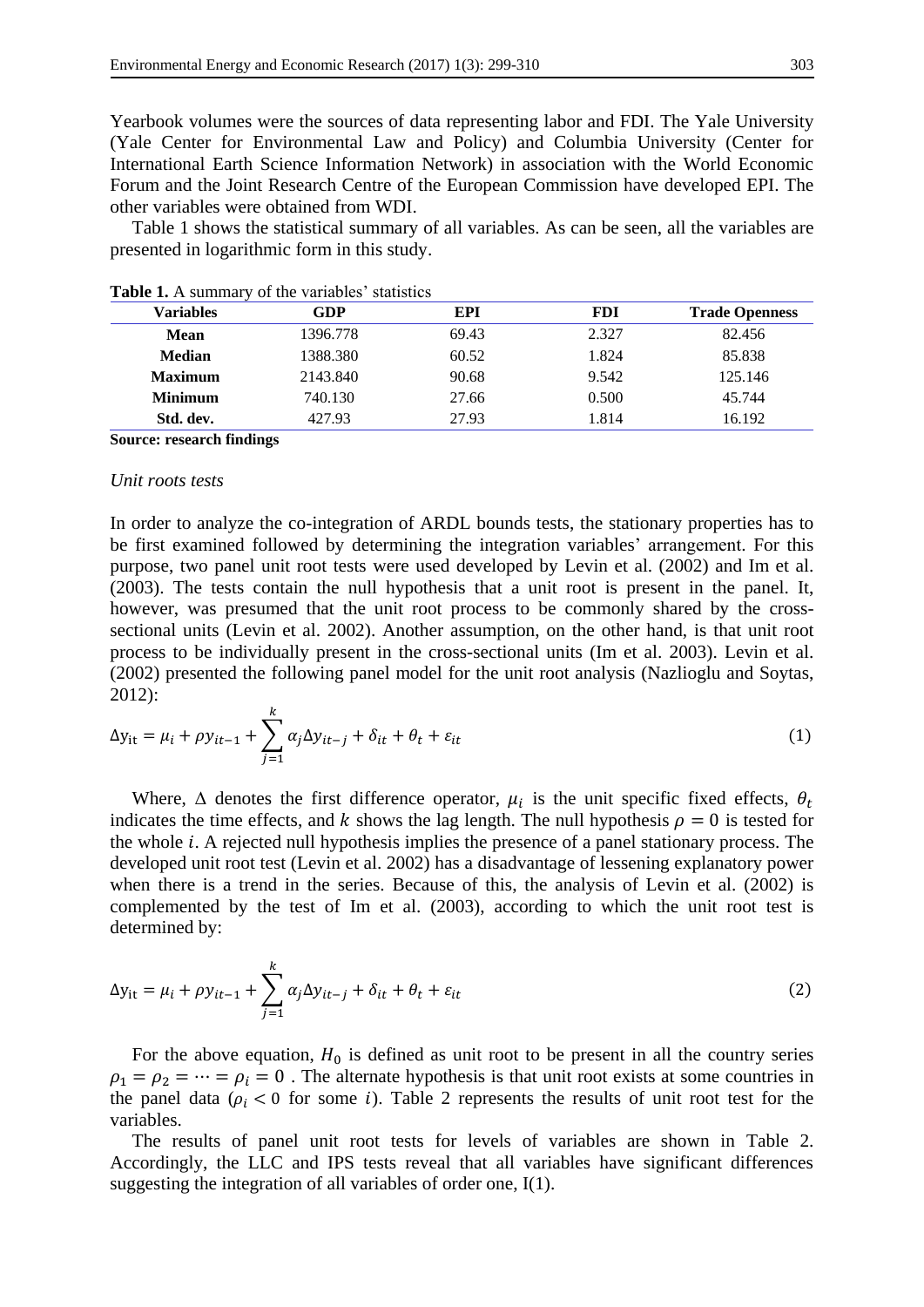Based on the data presented in Table 2, the existence of co-integration between data was tested in the next step.

|          | LLC test                    |         |                         | <b>IPS</b> test |                     |         |                             |         |
|----------|-----------------------------|---------|-------------------------|-----------------|---------------------|---------|-----------------------------|---------|
| Variable | Level                       |         | <b>First difference</b> |                 | Level               |         | <b>First difference</b>     |         |
|          | <b>T-Statistics</b>         | p-value | <b>T-Statistics</b>     | p-value         | <b>T-Statistics</b> | p-value | <b>T-Statistics</b>         | p-value |
| ln(Y)    | 3.0891(0)                   | 1.0000  | $-9.6695(0)$ ***        | 0.0000          | 1.9175(2)           | 0.9528  | $-5.1223(0)$ <sup>***</sup> | 0.0000  |
| ln(EPI)  | $-7.3441(0)$ <sup>***</sup> | 0.0000  | $-10.2021(0)$ ***       | 0.0000          | $-5.6128(0)$ **     | 0.0000  | $-4.3082(0)$ <sup>**</sup>  | 0.0000  |
| ln(F)    | $-3.0302(0)$ ***            | 0.0013  | $-10.2883(0)$ ***       | 0.0000          | $-2.5687(0)$ ***    | 0.0021  | $-2.8650(1)$ ***            | 0.0000  |
| ln(T)    | $-3.2836(0)$ ***            | 0.0005  | $-9.3726(0)$ **         | 0.0000          | $-2.1805(0)$ **     | 0.0280  | $-2.3882(1)$ **             | 0.0049  |

**Table 2.** Results of panel unit root tests

**Notes: Restricted intercept and trend for all variables were applied in all panel unit root tests. The small brackets show the lag length of variables. \*, \*\*, and \*\*\* indicate the significance at 1%, 5%, and 10% levels, respectively.**

*ARDL bounds tests for co-integration*

The autoregressive distributed lag (ARDL) co-integration approach was used as a general vector autoregressive (VAR) model of order  $p$  in  $Z_t$ , where  $Z_t$ , shows a column vector containing four variables:  $Z_t = (Y_t F_t T_t E P I_t)$ . The rationale was to practically scrutinize both long-and short-term relationships and dynamic interactions among the desired variables (Environmental Performance Index, Trade Openness, Foreign Direct Investment, and economic growth). Pesaran and Shin (1999) and Pesaran et al. (2001) have developed the ARDL co-integration method, which, compared to other preceding and outdated cointegration approaches, has three advantages. Firstly, there is no need in ARDL to integrate all the study variables of the same order, which is used when the goal is to integrate elemental variables of order one, order zero or those that are marginally integrated. Secondly, the ARDL test is advantageous as it has a moderately more efficiency regarding sample data with a meager and limited extent. As reported by Harris and Sollis (2003), the third advantage of ARDL technique is that it can be employed to impartially estimate the model in long term. The following is the ARDL model applied in the present research:

$$
D(ln(Y_t)) = a_{01} + b_{11} ln(Y_{t-1}) + b_{21} ln(F_{t-1}) + b_{31} ln(T_{t-1}) + b_{41} ln(EPL_{t-1})
$$
  
+ 
$$
\sum_{i=1}^{p} a_{1i} D(ln(Y_{t-i})) + \sum_{i=1}^{q} a_{2i} D(ln(F_{t-i})) + \sum_{i=1}^{q} a_{3i} D(ln(T_{t-i})) + \sum_{i=1}^{q} a_{4i} D(ln(EPL_{t-i})) + \varepsilon_{1t} (3)
$$

$$
D(ln(F_t)) = a_{02} + b_{12} ln(Y_{t-1}) + b_{22} ln(F_{t-1}) + b_{32} ln(T_{t-1}) + b_{42} ln(EPL_{t-1})
$$
  
+ 
$$
\sum_{i=1}^{p} a_{1i} D(ln(F_{t-i})) + \sum_{i=1}^{q} a_{2i} D(ln(Y_{t-i})) + \sum_{i=1}^{q} a_{3i} D(ln(T_{t-i})) + \sum_{i=1}^{q} a_{4i} D(ln(EPL_{t-i})) + \varepsilon_{2t}
$$
 (4)

$$
D(ln(T_t)) = a_{03} + b_{13} ln(Y_{t-1}) + b_{23} ln(F_{t-1}) + b_{33} ln(T_{t-1}) + b_{43} ln(EPL_{t-1})
$$
  
+ 
$$
\sum_{i=1}^{p} a_{1i} D(ln(T_{t-i})) + \sum_{i=1}^{q} a_{2i} D(ln(F_{t-i})) + \sum_{i=1}^{q} a_{3i} D(ln(Y_{t-i})) + \sum_{i=1}^{q} a_{4i} D(ln(EPL_{t-i})) + \varepsilon_{3t}
$$
 (5)

$$
D(\ln(EPI_t)) = a_{04} + b_{14} \ln(Y_{t-1}) + b_{24} \ln(F_{t-1}) + b_{34} \ln(T_{t-1}) + b_{44} \ln(EPI_{t-1})
$$
  
+ 
$$
\sum_{i=1}^{q} a_{1i} D(\ln(EPI_{t-i})) + \sum_{i=1}^{q} a_{2i} D(\ln(T_{t-i})) + \sum_{i=1}^{q} a_{3i} D(\ln(F_{t-i})) + \sum_{i=1}^{q} a_{4i} D(\ln(Y_{t-i})) + \varepsilon_{4t} \qquad (6)
$$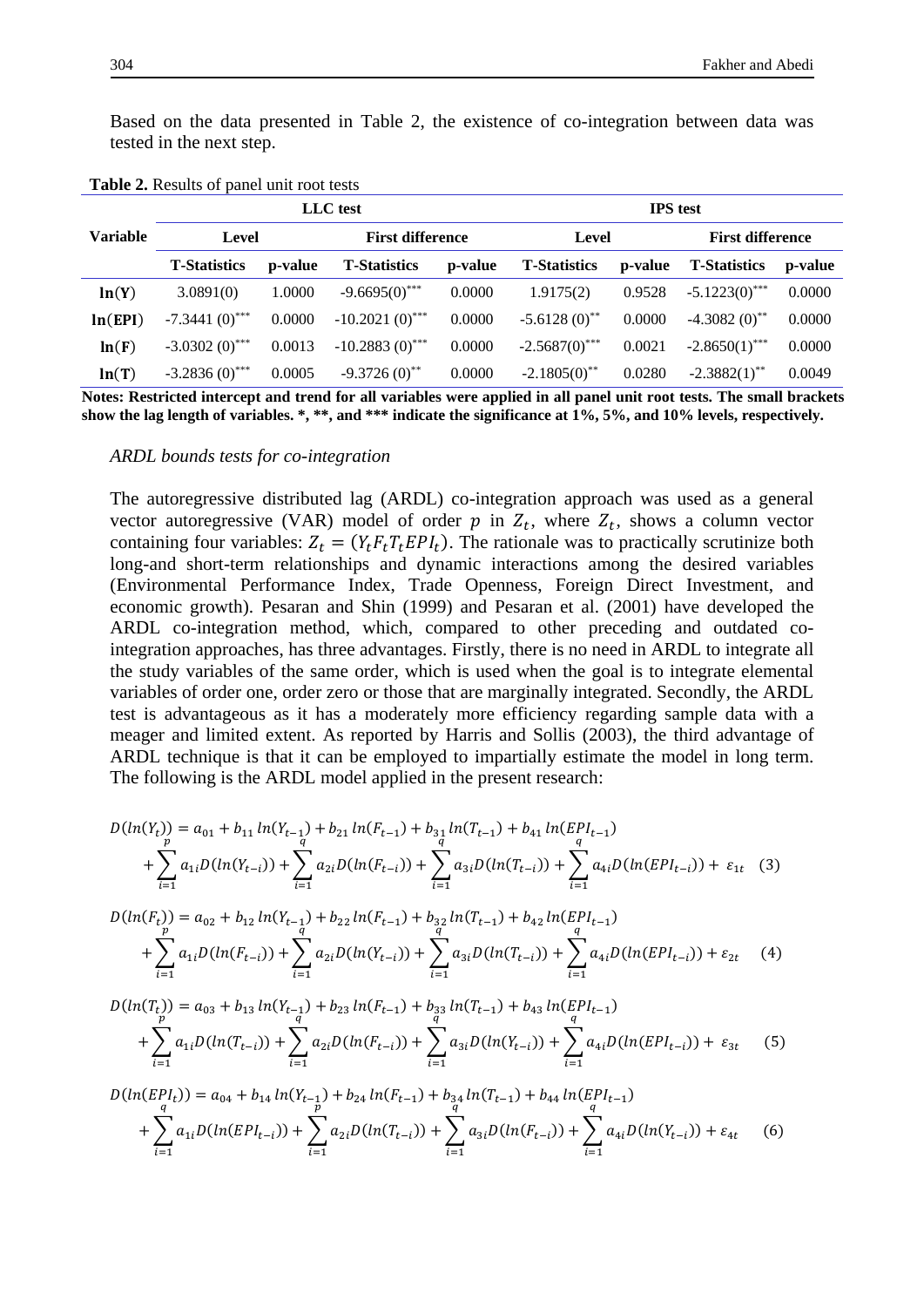All variables in the above equations are as already described in Section 4,  $ln(0)$  denotes the logarithm operator,  $D$  marks the first difference, and  $\varepsilon_t$  indicates the error terms.

The joint F-statistic mainly underlies the bounds test. When the null hypothesis is the absence of a co-integration, the asymptotic distribution of the joint F-statistic will not be standardized. Estimation of equations  $((3)-(6))$  by ordinary least squares  $(OLS)$  is the initial stage in the ARDL bounds method.

The four equations tests are estimated to test relationships among the variables in longterm through running an F-test to determine the joint significance of the coefficients for the variables' lagged levels, that is:  $H_0: b_{1i} = b_{2i} = b_{3i} = b_{4i} = 0$  against the alternative one:  $H_1: b_{1i} \neq b_{2i} \neq b_{3i} \neq b_{4i} \neq 0$  for  $i = 1, 2, 3, 4$ . Pesaran et al. (2001) determined two sets of critical values for a certain significance level. Calculation of the first level assumes that ARDL model integrates all variables of order zero.

Estimation of the second level, however, is based on the postulation that the model integrates variables of order one. A higher value of the test statistic than the upper critical bounds value will reject  $H_0$  concerning the lack of co-integration, though, an F-statistic lower than bounds value will not refuse  $H_0$ . The co-integration test will, however, be unconvincing under other conditions.

The Akaike information criteria were used to choose an uppermost lag order of 2 for the provisional ARDL vector error correction model. The estimated F-statistics (Table 3) represent the ARDL-OLS regressions assuming each variable as a dependent (normalized) one. The values include: for Eq. (1),  $F_Y(Y \ F, T, EPI) = 3.365$ ; for Eq. (2),  $F_T(T \ F)$  $Y, F, EPI$ ) = 3.736; for Eq. (3),  $F_{EPI} (EPI \ Y, F, T) = 1.368$  and for Eq. (4),  $F_F (F \ Y)$  $Y, T, EPI$  = 6.542.

Based on the above findings, if economic growth is the dependent variable, a clear drawnout association exists between the variables as the estimated F-statistic (6.542) exceeds the upper-bound critical value (4.15) at a level of 5%. This, as a result, rejects that the lack of cointegration ( $H_0$ ) among the variables (Eq. 6). Nonetheless, the  $H_0$  regarding the absence of cointegration is not rejected for equations (3)–(5).

#### *Granger short-run and long-run causality tests*

Following the establishment of co-integration, the long-run model of conditional ARDL ( $p,q_1$ ,  $q_2, q_3, q_4$ ) is calculated for  $ln(F_t)$  as follows:

$$
\ln(F_t) = a_0 + \sum_{i=1}^p a_{1i} \ln(F_{t-i}) + \sum_{i=0}^{q_2} a_{2i} \ln(Y_{t-i}) + \sum_{i=0}^{q_3} a_{3i} \ln(T_{t-i}) + \sum_{i=0}^{q_4} a_{4i} \ln(EPI_{t-i}) + \varepsilon_t
$$
\n(7)

| <b>Dependent Variable</b>        | AIC lags | <b>F</b> -statistic | <b>Decision</b>   |
|----------------------------------|----------|---------------------|-------------------|
| $F_F(F\Y, T, EPI)$               | 2        | 6.542               | Co-integration    |
| $F_Y(Y \setminus F, T, EPI)$     | 2        | 3.365               | No co-integration |
| $F_T(T\Y, F, EPI)$               |          | 3.736               | No co-integration |
| $F_{EPI}(EPI\Y, F, T)$           | 2        | 1.368               | No co-integration |
| Lower-bound critical value at 1% |          | 3.08                |                   |
| Upper-bound critical value at 1% |          | 4.21                |                   |

**Table 3.** Bounds test results

**Source: Research findings**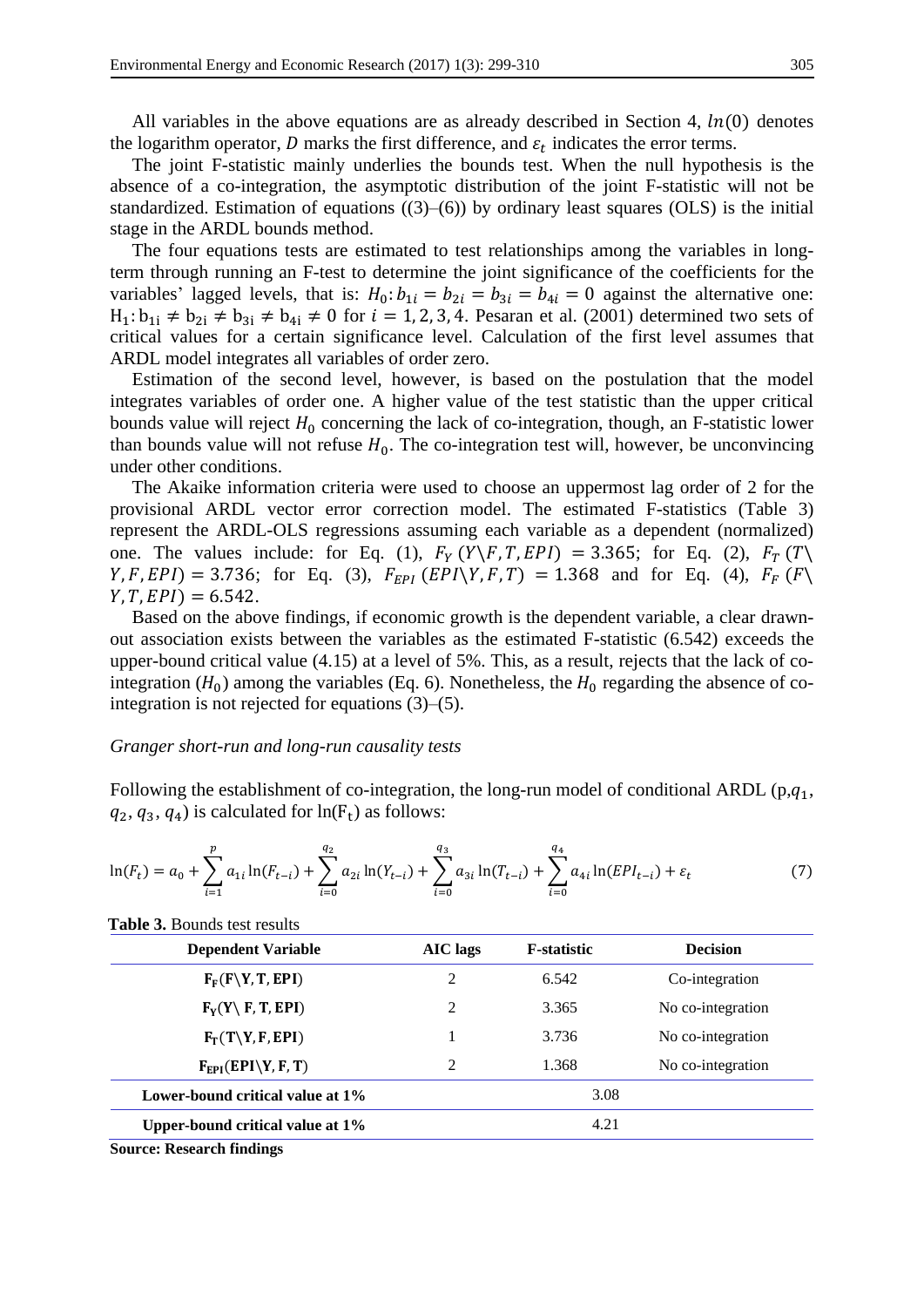| Dependent variable: Economic growth |                    |                    |  |  |
|-------------------------------------|--------------------|--------------------|--|--|
| <b>Variables</b>                    | <b>Coefficient</b> | <b>Probability</b> |  |  |
| C                                   | $-1.32$            | 0.15               |  |  |
| ln(EPI)                             | 1.51               | 0.01               |  |  |
| ln(FDI)                             | 0.01<br>0.43       |                    |  |  |
| ln(T)                               | 0.051<br>0.001     |                    |  |  |
| $F -$ statistic                     | 8.67               | 0.0001             |  |  |
| $R$ – squared                       |                    | 0.73               |  |  |
| $DW - statistic$                    |                    | 1.82               |  |  |

**Table 4.** Results of long-run model calculation

**Source: Research findings**

All the above variables have previously been defined. Using AIC. Eq. 6, the orders  $(p, q_1, q_2, q_3, q_4)$  of ARDL model in the four variables are selected and estimated via the following ARDL (1, 0, 0, 0, 0, 0) specification. Table 4 indicates the results of long-run GDP normalization.

The calculated long-run relationship coefficients are significant for trade liberalization (Table 4). There is a positive significant impact (at a level of 5%) by environmental performance index on economic growth. Moreover, the variable foreign direct investment received a positive and significant confirmation.

An error correction model together with the long-run estimates was calculated to obtain the short-run dynamic parameters according to Odhiambo (2009) and Narayan and Smyth (2008). The presence of Granger-causality in at least one direction was reflected by the long-run association between the variables specified by the F-statistic and the lagged error-correction term. The F-statistic on the descriptive variables denotes a short-run causal impact.

The long-run causal relationship, however, is determined by the t-statistic for the coefficient of the lagged error-correction term (Odhiambo, 2009; Narayan and Smyth, 2006). An error-correction term is used (Narayan and Smyth, 2006; Morley, 2006) to estimate the equation, which rejects a lack of co-integration  $(H_0)$ . The following equations define vector error correction model:

$$
D(ln(F_t)) = a_0 + \sum_{i=1}^p a_{1i} D(ln(F_{t-i})) + \sum_{i=1}^q a_{2i} D(ln(Y_{t-i})) + \sum_{i=1}^q a_{3i} D(ln(EPI_{t-i})) + \sum_{i=1}^q a_{4i} D(ln(T_{t-i})) + \alpha ECT_{t-1} + \varepsilon_t
$$
\n(8)

$$
D(ln(Y_t)) = a_0 + \sum_{i=1}^p a_{1i} D(ln(Y_{t-i})) + \sum_{i=1}^q a_{2i} D(ln(F_{t-i})) + \sum_{i=1}^q a_{3i} D(ln(T_{t-i})) + \sum_{i=1}^q a_{4i} D(ln(EPL_{t-i})) + \varepsilon_t
$$
\n(9)

$$
D(ln(T_t)) = a_0 + \sum_{i=1}^p a_{1i}D(ln(T_{t-i})) + \sum_{i=1}^q a_{2i}D(ln(F_{t-i})) + \sum_{i=1}^q a_{3i}D(ln(Y_{t-i})) + \sum_{i=1}^q a_{4i}D(ln(EPL_{t-i})) + \varepsilon_t
$$
\n(10)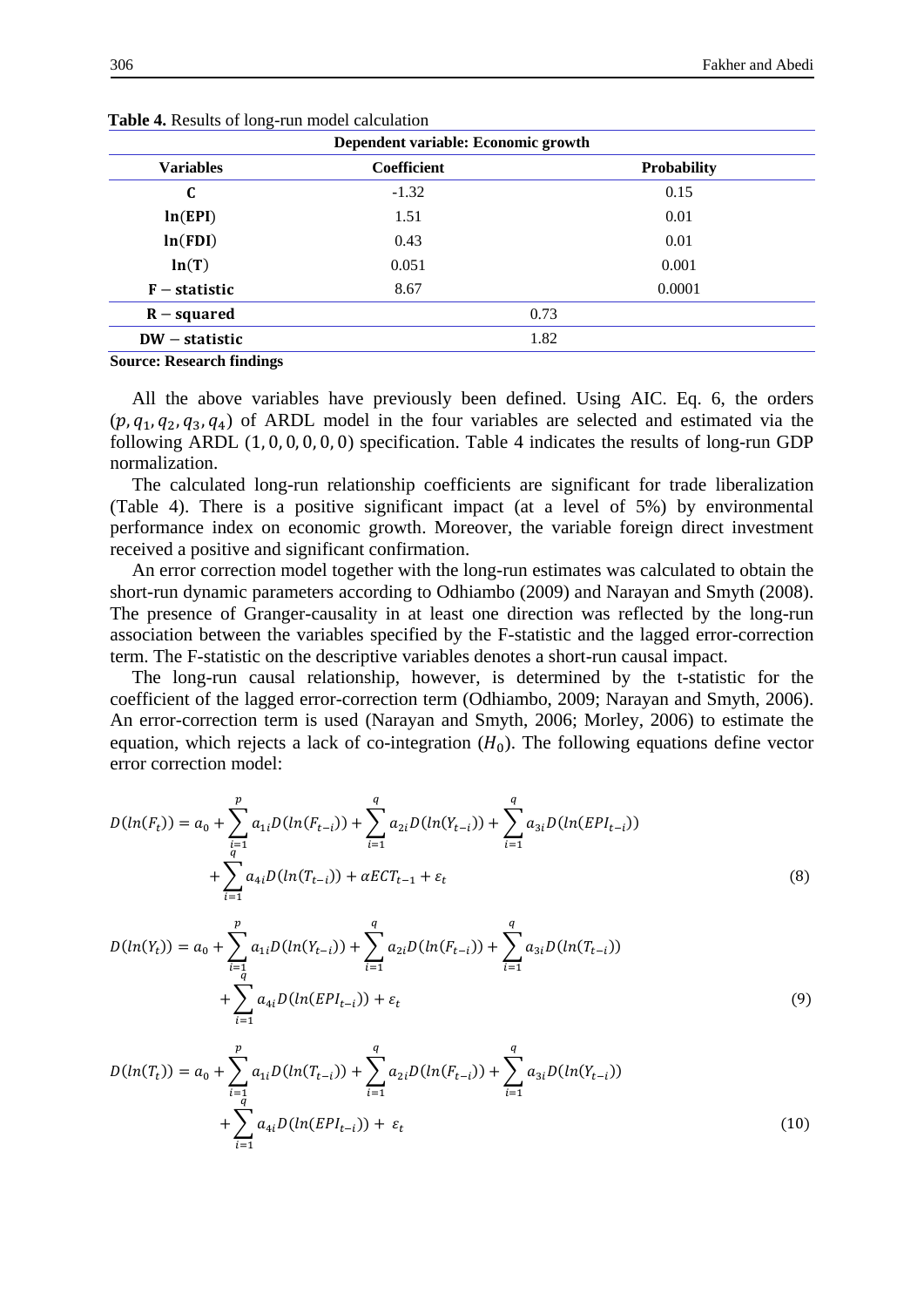$$
D(ln(EPI_t)) = a_0 + \sum_{\substack{i=1 \ i \neq j}}^q a_{1i} D(ln(EPI_{t-i})) + \sum_{i=1}^p a_{2i} D(ln(T_{t-i})) + \sum_{i=1}^q a_{3i} D(ln(F_{t-i})) + \sum_{i=1}^q a_{4i} D(ln(Y_{t-i})) + \varepsilon_t
$$
\n(11)

The short-run dynamic coefficients of the model's convergence to equilibrium are indicated by  $a_{1i}$ ,  $a_{2i}$ ,  $a_{3i}$  and  $a_{4i}$  in the above equations, and  $a$  denotes the adjustment speed. OLS regression separately estimates Equations (8)–(11). Table 5 reveals the results of the short-run dynamic coefficients alongside the long-run relationships estimated by Eq. (8). A highly fitting regression was obtained for the basic ARDL Eq. (8) with a total significance level of 1% for the model.

All diagnostic tests against serial correlation (Durbin Watson test and Breusch– Godfrey test), heteroskedasticity (White heteroskedasticity test), and normality of errors (Jarque–Bera test) also approve the model. According the Ramsey RESET test, the model is properly defined as well. Table 6 shows the entire results of all the tests.

The short-run dynamics were used to test the long-run coefficient stability, followed by the estimation of the ECM model given by Eq. (7). In addition, the diagnostic tests are reported in Table 6.

| Dependent variable: Economic growth |                   |                    |  |  |  |
|-------------------------------------|-------------------|--------------------|--|--|--|
| <b>Variables</b>                    | Coefficient       | <b>Probability</b> |  |  |  |
| C                                   | $-0.05$           | 0.19               |  |  |  |
| D(ln(EPI))                          | 1.60              | 0.01               |  |  |  |
| D(ln(FDI))                          | 0.36<br>$-0.14$   |                    |  |  |  |
| D(ln(T))                            | 0.021<br>0.002    |                    |  |  |  |
| $ECT(-1)$                           | 0.0003<br>$-0.76$ |                    |  |  |  |
| $F -$ statistic                     | 4.87              | 0.001              |  |  |  |
| $R$ – squared                       |                   | 0.68               |  |  |  |
| $DW$ – statistic                    |                   | 1.96               |  |  |  |
| <b>Source: Research findings</b>    |                   |                    |  |  |  |

**Table 6.** Results of diagnostic tests

| <b>Test Statistics</b>    | $LM$ (CHSQ) | <b>Prob-Level</b> |  |
|---------------------------|-------------|-------------------|--|
| <b>Serial Correlation</b> | 2.6124      | 0.556             |  |
| <b>Functional Form</b>    | 1.1589      | 0.135             |  |
| <b>Normality</b>          | 4.1437      | 0.132             |  |
| Heteroscedasticity        | 7.8621      | 0.218             |  |

**Source: Research findings**

The estimates of diagnostic tests (Table 6) indicate that the model estimated is not problematic in terms of serial correlation, functional form, model misspecification, and heteroscedasticity at a level of 5%.

The significance of structural breaks in the data was examined by the Chow breakpoint and Chow forecast tests for 1983–2013 time spans. No structural breaks were observed as indicated by F-statistics and log likelihood ratios (Table 7).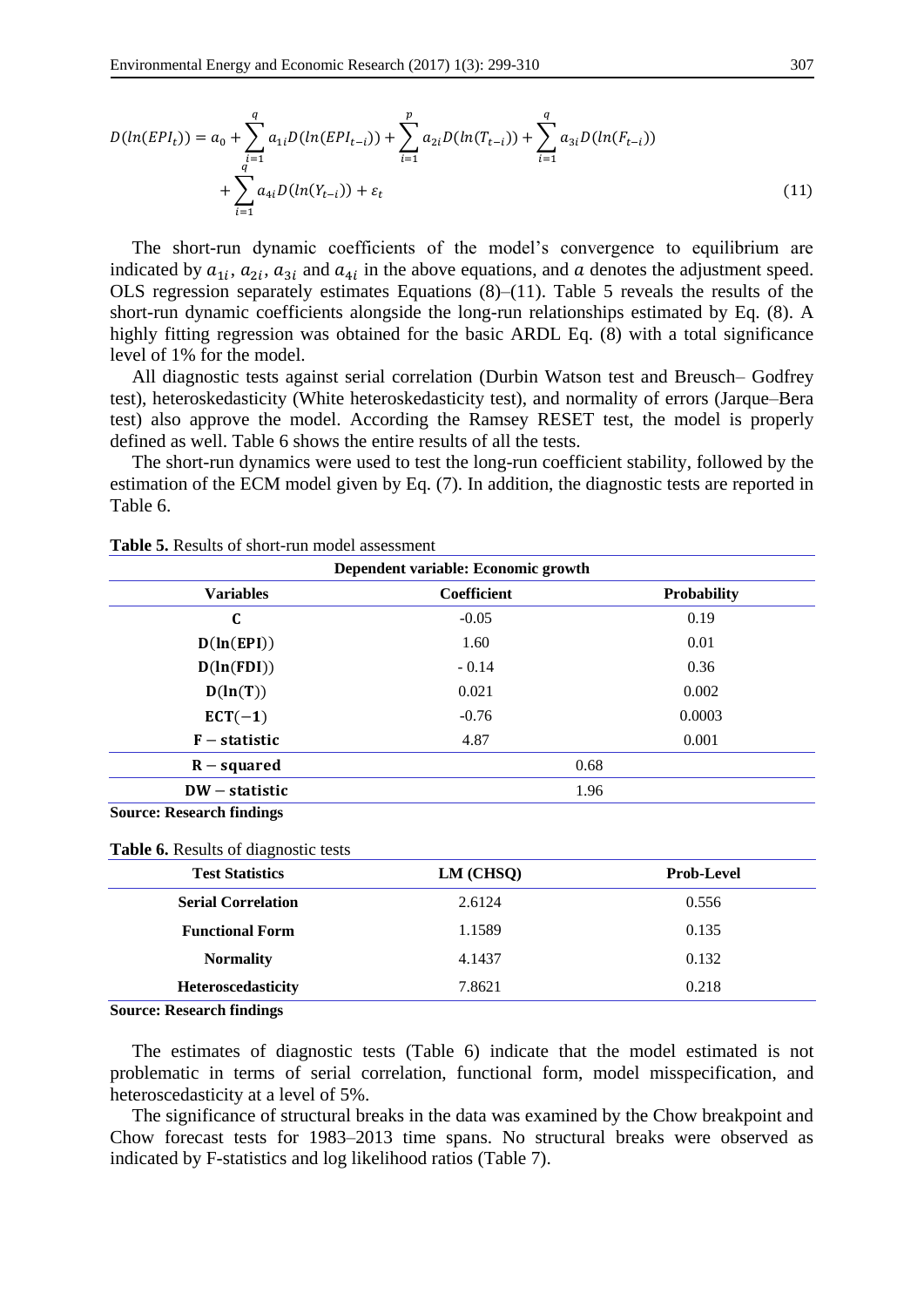|                             | Forecast period,<br>breakpoint | <b>F</b> -statistic | <b>Probability</b><br>of F-statistic | Log likelihood<br>ratio | <b>Probability of log</b><br>likelihood ratio |
|-----------------------------|--------------------------------|---------------------|--------------------------------------|-------------------------|-----------------------------------------------|
| <b>Chow forecast test</b>   | 1983-2013                      | 0.86                | 0.56                                 | 19.78                   | 0.13                                          |
| <b>Chow breakpoint test</b> | 1983                           | 0.86                | 0.60                                 | 6.30                    | 0.39                                          |

**Table 7.** Statistical output for stability test

**Source: Research findings**

## **Conclusion**

The impacts of environmental performance index, foreign direct investment, and trade liberalization on economic growth of selected developing countries were reviewed throughout 1983–2013. The panel unit root tests, the bounds test (ARDL), and the diagnostic tests were employed in the present study.

According to the findings, a co-integration exists among the variables determined in the model given economic growth as the dependent variable. The economic growth is positively and significantly impacted by trade openness at a level of 5% as revealed by estimated longrun relationship coefficients. Accordingly, economic growth rises almost 0.05% by a 1% increase in trade openness, which corroborates those of Coe and Helpman (1995), Grossman and Helpman (1991), and Romer (1994).

Moreover, results indicated a positive and significant impact of environmental performance index on economic growth. Based on a magnitude of 1.51, economic growth will improve approx. 1.51% by a 1% rise in environmental performance index, which is consistent with Grossman and Krueger (1991), Shafik (1994), Aldy (2005), Song et al. (2008), and Iwata et al. (2009). Lastly, our findings reveal positive confirmation and significance of foreign direct investment variable, which agrees with Chakraborty (2001), Borensztein and Lee (1998), and De Mello (1997).

#### **References**

- Acharyya, J. (2009). FDI, growth and the environment: evidence from India on Co2 emission during the last two decades. Journal of Economic Development, 34, 43–58.
- Bhagwati, J.N. (1978). Foreign trade regimes and economic development: Anatomy and consequences of exchange control regime. Cambridge, MA: Ballinger.
- Borensztein, E., De Gregorio, J., and Lee, J.W. (1998). How does foreign direct investment affect economic growth? Journal of International Economics, 45, 115-135.
- Boyd, J.H. and Smith, B.D. (1992). Intermediation and the equilibrium allocation of investment capital: implications for economic development. Journal of Monetary Economics, 30, 409–432.
- Chakrabarti, A. (2001). The determinants of foreign direct investment: sensitivity analyses of crosscountry regressions. KYKLOS, 54, 89–114.
- Christopher, O.O. and Douglason, G.O. (2011). Environmental quality and economic growth: Searching for environmental Kuznets curves for air and water pollutants in Africa. Energy Policy, 39, 4178–4188.
- Coe, D.T. and Helpman, E. (1995). International R&D spillovers. European Economic Review, 39, 859–887.
- Dasgupta, S., Laplante, B., Wang, H. and Wheeler, D. (2002). Confronting the environmental Kuznets curve. Journal of Economic Perspectives, 16, 147–168.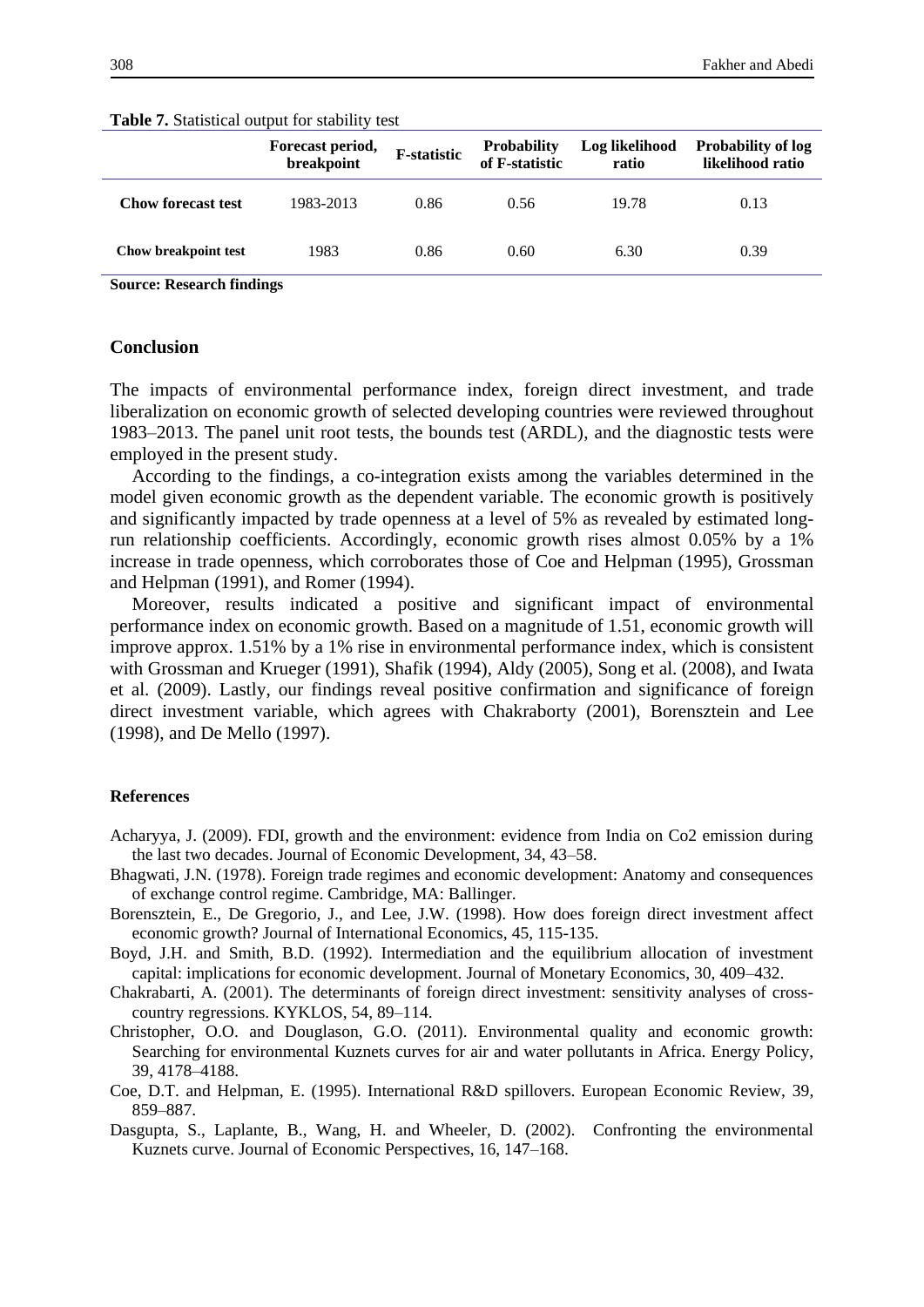- De Mello, L.R. (1997). Foreign direct investment in developing countries: a selective survey. Journal of Development Studies, 34(1), 1–34.
- De Mello Jr. and L.R. (1999). Foreign direct investment-led growth evidence from time series and panel data. Oxford Economics Papers, 51(2), 133–151.
- Edwards, S. (1998). Openness, productivity and growth: What do we really know? The Economic Journal, 108, 383–398.
- Friedl, B. and Getzner, M. (2003). Determinants of CO2 emissions in a small open economy. Ecological Economics, 45(1), 133–148.
- Friedl, B. and Getzner, M. (2003). Determinants of CO2 emissions in a small open economy. Ecological Economics, 45(1), 133–148.
- Grossman, G.M. and Helpman, E. (1991). Trade, knowledge spillovers, and growth. European Economic Review, 35, 517–526.
- Grossman, G. and Krueger, A.B. (1991). Environmental Impact of a North American Free Trade Agreement. Combridge, National Bureau of Economic Research Working Paper.
- Haussmann, R., Hwang, J. and Rodrik, D. (2007). What you export matters. Journal of Economic Growth, 12, 1–25.
- Holtz-Eakin, D. and Selden, T.M. (1995). Stoking the fires?: CO2 emissions and economic growth. Journal of Public Economics, 57, 85–101.
- Iwata, H., Okada, K. and Samreth, S. (2010). Empirical study on the environmental Kuznets curve for CO2 in France: the role of nuclear energy. Energy Policy, 38, 4057–4063.
- Im, K.S., Pesaran, M.H. and Shin, Y. (2003). Testing for unit roots in heterogeneous panels. Journal of Econometrics, 115, 53-74.
- Krueger, A.O. (1978). Foreign trade regimes and economic development: Liberalization attempts and consequences. Cambridge, MA: Ballinger.
- Lau, L.S., Chong, C.K. and Eng, Y.K. (2014). Investigation of the environmental Kuznets curve for carbon emissions in Malaysia: do foreign direct investment and trade matter?. Energy Policy, 68, 490–497.
- Levin, A., Linb, C. F. and James, C.S.J. (2002). Unit root tests in panel data: asymptotic and finitesample properties. Journal of Econometrics, 108, 1–24.
- Managia, Sh. and Jena, P.R. (2008). Environmental productivity and Kuznets curve in India. Ecological Economics, 65, 432-440.
- Morley, B. (2006). Causality between economic growth and migration: an ARDL bounds testing approach. Economics Letters, 90, 72–76.
- Narayan, P.K. and Smyth, R. (2006). Higher education, real income and real investment in China: evidence from Granger causality tests. Education Economics, 14(2), 107–125.
- Narayan, P.K. and Smyth, R. (2008). Energy consumption and real GDP in G7 countries: new evidence from panel cointegration zith structural breaks. Energy Economics, 30(4), 2331–2341.
- Nazlioglu, S. and Soytas, U. (2012). Oil price, agricultural commodity prices, and the dollar: A panel cointegration and causality analysis. Energy Economics, 34, 1098-1104.
- Odhiambo, N.M. (2009). Energy consumption and economic growth in Tanzania: an ARDL bounds testing approach. Energy Policy, 37(2), 617–622.
- Omri, A. (2013). CO2 emissions, energy consumption and economic growth nexus in MENA countries: evidence from simultaneous equations models. Energy Economics, 40, 657–664.
- Omri, A., Khuong, N. D. and Rault, C. (2014). Causal interactions between CO2 emissions, FDI, and economic growth: Evidence from dynamic simultaneous-equation models. Original Research Article Economic Modeling, 42, 382–389.
- Pesaran, M.H., Shin, Y. and Smith, R.J. (2001). Bounds testing approaches to the analysis of level relationship. Journal of Applied Economics, 16(1), 289–326.
- Pesaran, M. and Shin, Y. (1999). An autoregressive distributed lag-modeling approach to cointegration analysis. In: Strom, S. (Ed.), Econometrics and Economic Theory in the 20th Century: The Ragnar Frisch Centennial Symposium. Cambridge University Press, Cambridge.
- Richmond, A.K. and Kaufmann, R.K. (2006). Is there a turning point in the relationship between income and energy use and/or carbon emissions?. Ecological Economics, 56, 176–189.
- Romer, P.M. (1990). Endogenous technological change. Journal of Political Economy, 98, S71–S102.